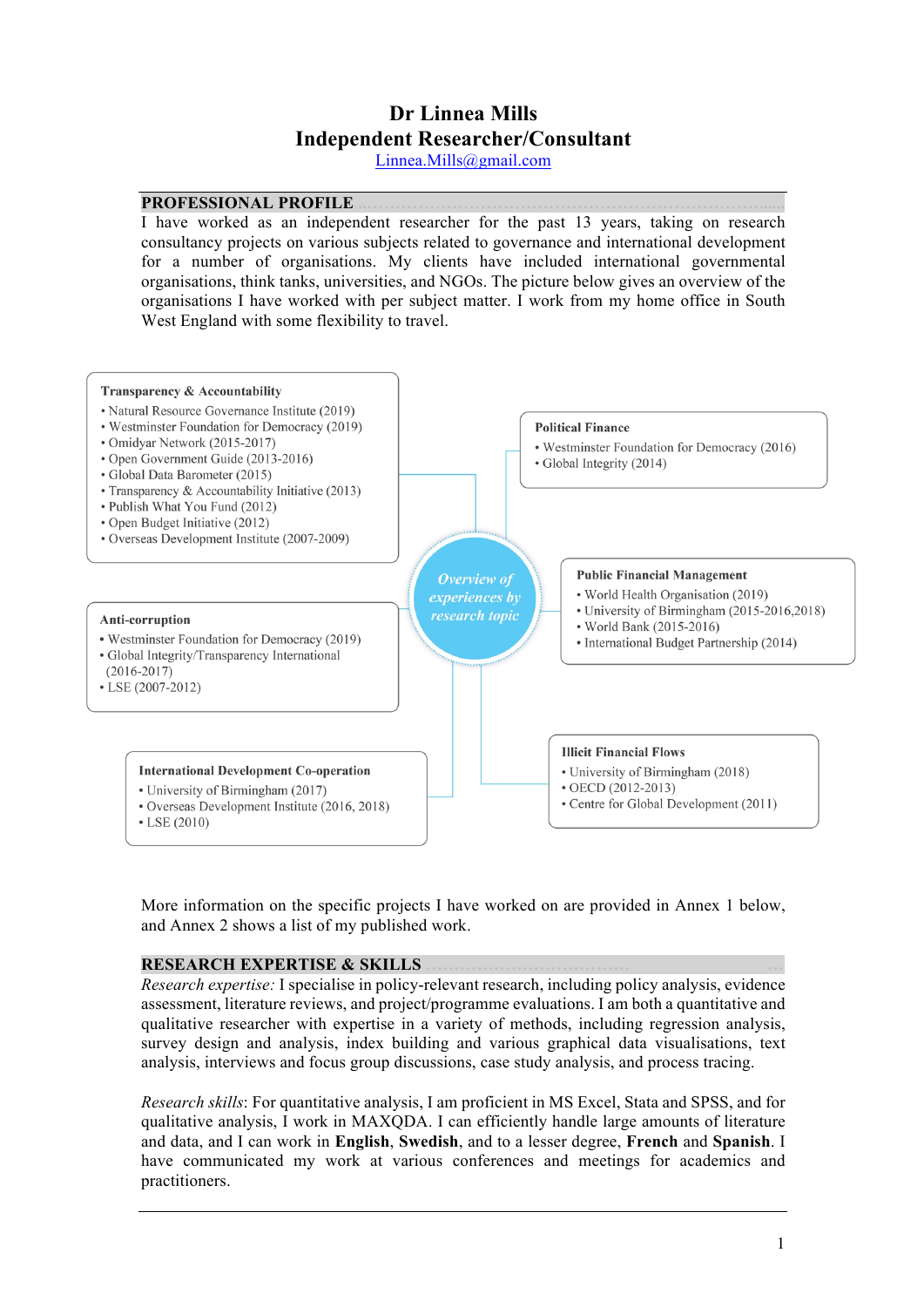# **EDUCATION.**

# **PhD,** 2007- 2012

# *London School of Economics and Political Science, Government Department*

Thesis title: *Questionable Assumptions and Unintended Consequences: A Critical Assessment of the International Donor Community's Fight against Corruption in Sub-Saharan Africa*.

- My thesis concerned the topic of corruption in the political context of sub-Saharan Africa. I empirically assessed, using various quantitative and qualitative research methods, the validity of popular theories on how to fight corruption: through democratisation, economic liberalisation, and the use of punitive judicial measures. As part of my research, I conducted interview-based fieldwork in Rwanda.

- Extensive methods training was part of the programme.

- My supervisor was Dr Joachim Wehner and my thesis examiners were Robert Mattes from University of Cape Town and Jean-Paul Faguet from the LSE.

# **MSc in Development Studies (Research),** 2006- 2007

# *London School of Economics and Political Science, Department of Development*

- The degree consisted of courses in development theory and policy with emphasis on quantitative analysis.

# **BSc and MSc in Economics,** 1999- 2004

# *Jönköping International Business School*

- The 'Programme for International Economics and Political Science' comprised a bachelor and a master's degree. As part of the degree I did one year of economics at a Spanish university (everything taught in Spanish) and one year of politics at an American university.

# **ANNEX 1: CONSULTANCIES AND RESEARCH PROJECTS**

Below is a full list of research projects I have worked on in reverse chronological order.

# *Consultant-* **K4D, University of Birmingham**, 2015-2019

I have written several knowledge products for the Department for International Development via the K4D helpdesk. Reports include:

- Evidence Mapping for Public Financial Management (report).
- Two rapid evidence assessment reports: one concerning legislative financial oversight and the other concerning decentralisation of budgeting.
- Nine literature reviews: tax and development, aid transparency, parliamentary transparency and accountability, public financial management, illicit financial flows, three country reports on accountability in Chad, Mali and Mauritania, and a review of Uganda's debt/fiscal transparency.

# *Consultant-* **World Health Organization***,* 2019

I have worked with Dr Helene Barroy on two research reports focusing on public financial management in the health sectors in low and middle income countries; one concerning programme budgeting and one focusing on the under-execution of health budgets.

# *Consultant-* **Natural Resource Governance Institute**, 2019

I was commissioned to conduct a broad review of the literature shedding light on the 'implementation gap': why laws concerning transparency and accountability in natural resources and beyond are not being effectively implemented and what to do about it.

# *Consultant-* **Westminster Foundation for Democracy**, 2019

I have produced two reports for the organisation's Lebanese branch concerning the Lebanese Parliament's efforts to improve transparency and accountability in parliament and beyond. One was an assessment of the Lebanese Parliament's adherence to international transparency standards, which was based on the analysis of interviews that I conducted in Lebanon. The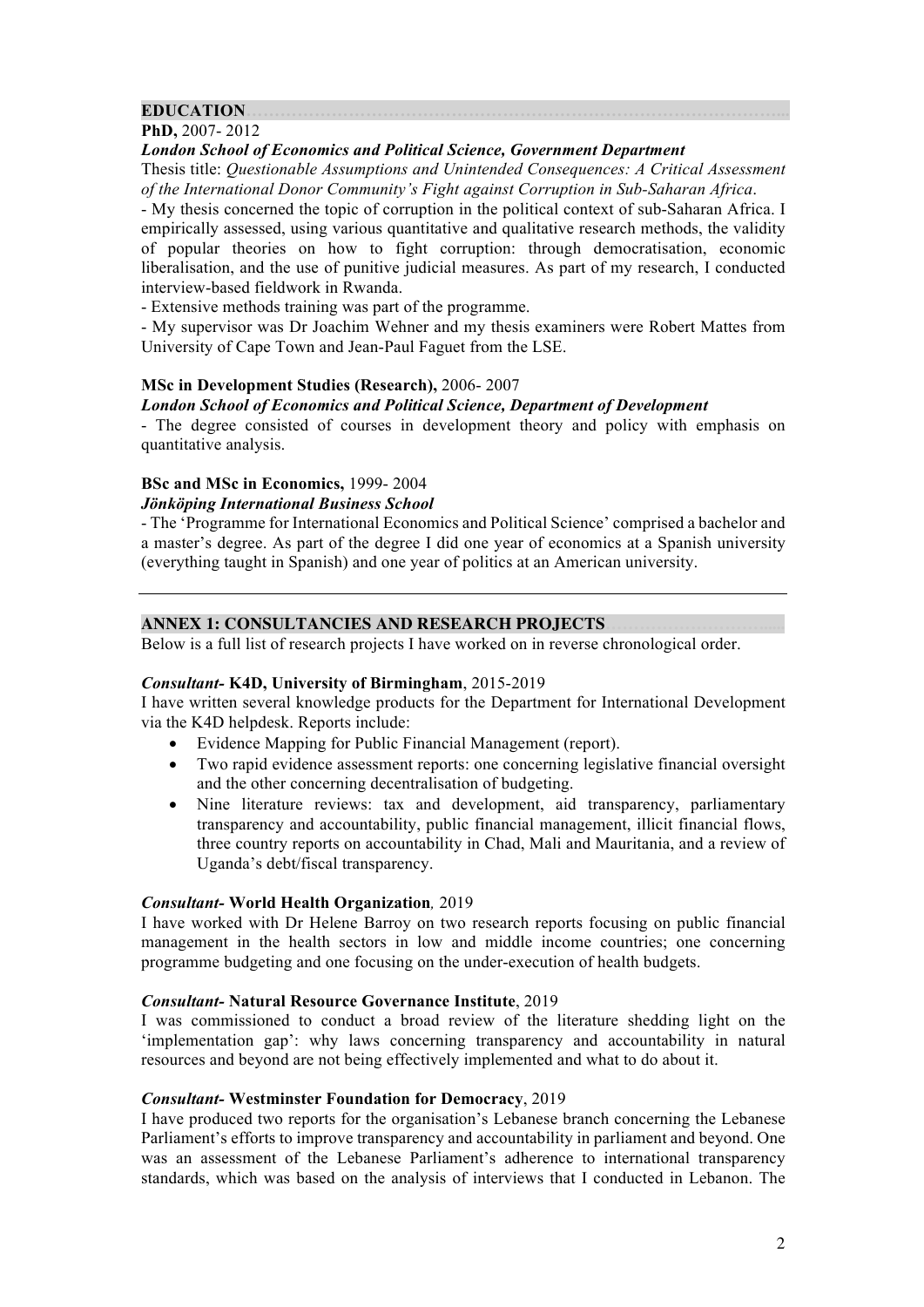other report was a desk-based analysis of how the Lebanese Parliament can improve its anticorruption work based on experiences from other countries' parliaments.

*Consultant***- Overseas Development Institute/The Expert Group for Aid Studies**, 2018/19 Research project conducted with Dr Nilima Gulrajani looking at the struggle of development cooperation agencies to be both flexible and accountable in their work in fragile and conflictridden countries. Research based on the experiences of Swedish Sida with primary data sought through interviews and focus group discussions.

#### *Consultant***- Transparency International and Global Integrity**, 2016-2018

As part of a team put together by Global Integrity, I worked on a Transparency International commissioned research project on the determinants of citizen action against corruption. Based on theory and data obtained through fieldwork, we provide a theory of change mapping individuals' pathways to anti-corruption engagement in different contexts.

#### *Consultant-* **Omidyar Network**, 2015-2017

Biannual tracking and reporting on countries' commitments and actions related to improving fiscal governance and open data, including commitments to global standards, policy initiatives and how countries are performing in various country-comparative indices.

# *Consultant***- Overseas Development Institute**, 2016

I conducted research for the ODI's Future Development Agencies programme, supporting the team with comparative qualitative and quantitative research on donors and development aid.

#### *Consultant***- Westminster Foundation for Democracy**, 2016

I researched and wrote a report on the 'cost of politics' in Africa; specifically, what we know about the cost incurred by parliamentarians at various points in the election cycle, and what the consequences of such high cost to political participation may be.

#### *Consultant* **-Open Government Guide**, 2013-2016

The Open Government Guide (www.opengovguide.com) is a one-stop-shop for governments and civil society on how to improve transparency across a range of sectors/issues including open government data, extractive industry transparency, and transparency in public contracting. I have composed the majority of the country examples and international standards/guidance featured in this web resource, as well as edited texts and provided support to chapter authors. I have also co-written a report about using open government to further the Sustainable Development Goals (SDGs), and written copy for the website that links illustrative commitments on open government to the SDGs.

# *Consultant***- World Bank**, 2015/16

Together with Dr Clay Wescott, I conducted a multi-country evaluation of the public financial management project BOOST. Based on this evaluation I also co-wrote an academic conference paper which was presented at the 2016 IPMN conference in St. Gallen, Switzerland. The research involved, among other things, designing, analysing and presenting results from an extensive stakeholder survey.

#### *Consultant-* **Royal United Services Institute**, 2015/16

I researched and wrote a report and copy for a brochure on the activities and results obtained by the Cocaine Route Programme (CRP). The job involved collecting data (primary and secondary) from the CRP's eight individual Projects, analysing it using qualitative and quantitative methods, writing up the findings in a report, and communicating the findings through visualisations and quotes in a brochure.

# *Consultant-* **World Wide Web Foundation**, 2015

I was the reviewer of Norway for the 2016 edition of the Open Data Barometer.

#### *Consultant***- International Budget Partnership**, 2014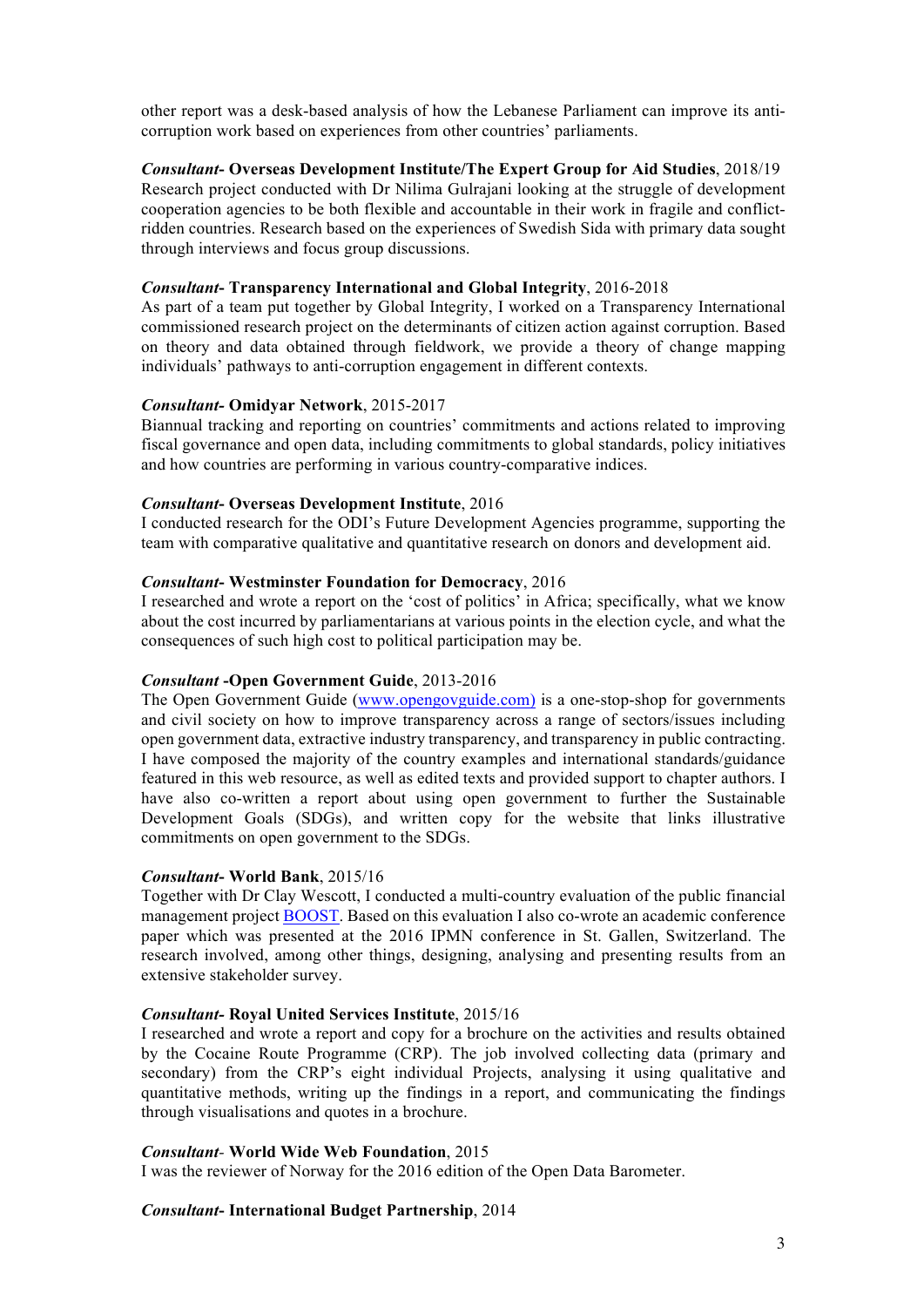I was commissioned to create a dataset on budget transparency and participation provisions in public financial management laws across countries and write a report based on the dataset. I reviewed almost 200 laws across 94 countries. I categorised and ranked the countries according to various types of transparency provisions, and analysed the data using quantitative and qualitative research methods.

# *Consultant* **-Global Integrity**, 2014

I was the UK's in-country researcher for the Money, Politics and Transparency project, which assessed 54 countries on a set of 50 indicators on political finance legislation and practice. The research methods consisted of desk-based research of laws, government documents, media articles and reports from civil society, as well as interviews with bureaucrats, academics and journalists. I was also the spokesperson for Global Integrity at two Political Finance Community of Practice conferences in 2016.

# *Consultant* **-Transparency & Accountability Initiative**, 2013

As a consultant for this donor collaborative, I conducted research for the Impact & Learning division on natural resource governance as well as provided general research assistance.

# *Consultant* **-OECD Development Directorate,** 2012/13

I researched and drafted major parts of an OECD report on illicit financial flows. I specifically worked on the chapters concerning international tax evasion and avoidance, adherence to the OECD Anti-Bribery Convention, international recovery of stolen assets, and the role of bilateral development agencies in curbing illicit financial flows. The research was conducted through desktop research, analysis of quantitative data, and survey analysis. As a spill-over from that research, I also co-authored a StAR/OECD publication on asset recovery.

# *Consultant* **-Open Budget Initiative**, 2012

I researched and wrote a comparative case study analysis on donor policy concerning budget transparency. I used a policy tracing methodology to compare the UK Department for International Development, the US Department of State and the Millennium Challenge Corporation. I used various data sources for my analysis, including interviews at all three institutions.

# *Consultant* **-Publish What You Fund,** 2012

I prepared an annotated bibliography on aid transparency publications.

# *Consultant* **-Center for Global Development,** 2011

I was commissioned to write a landscape study on illicit financial flows from developing to developed countries. The research involved analysing the quantitative literature on illicit financial flows, the international laws and regulations in place, and the evidence base for conducting impact analyses of different international policy initiatives.

# *Consultant* **-BBC Media Action,** 2011

I wrote an evaluation report of a media capacity building project undertaken by BBC Media Action in South Sudan. The report was primarily based on the analysis of transcripts from a large number of focus group discussions as well as survey data from journalists in South Sudan. In addition, I wrote a literature review on maternal health in Somalia.

# *Research Assistant* **-London School of Economics,** 2010-2013

I provided research assistance for Dr Joachim Wehner on several research projects, mainly with regard to gathering data on government budgets.

# *Research Assistant* **-London School of Economics,** 2010

I conducted research for Dr Nilima Gulrajani for a comparative study of bilateral aid agencies. My work included conducting a literature review; comparing donor agencies on a range of effectiveness indicators, and setting up interviews with policy-makers.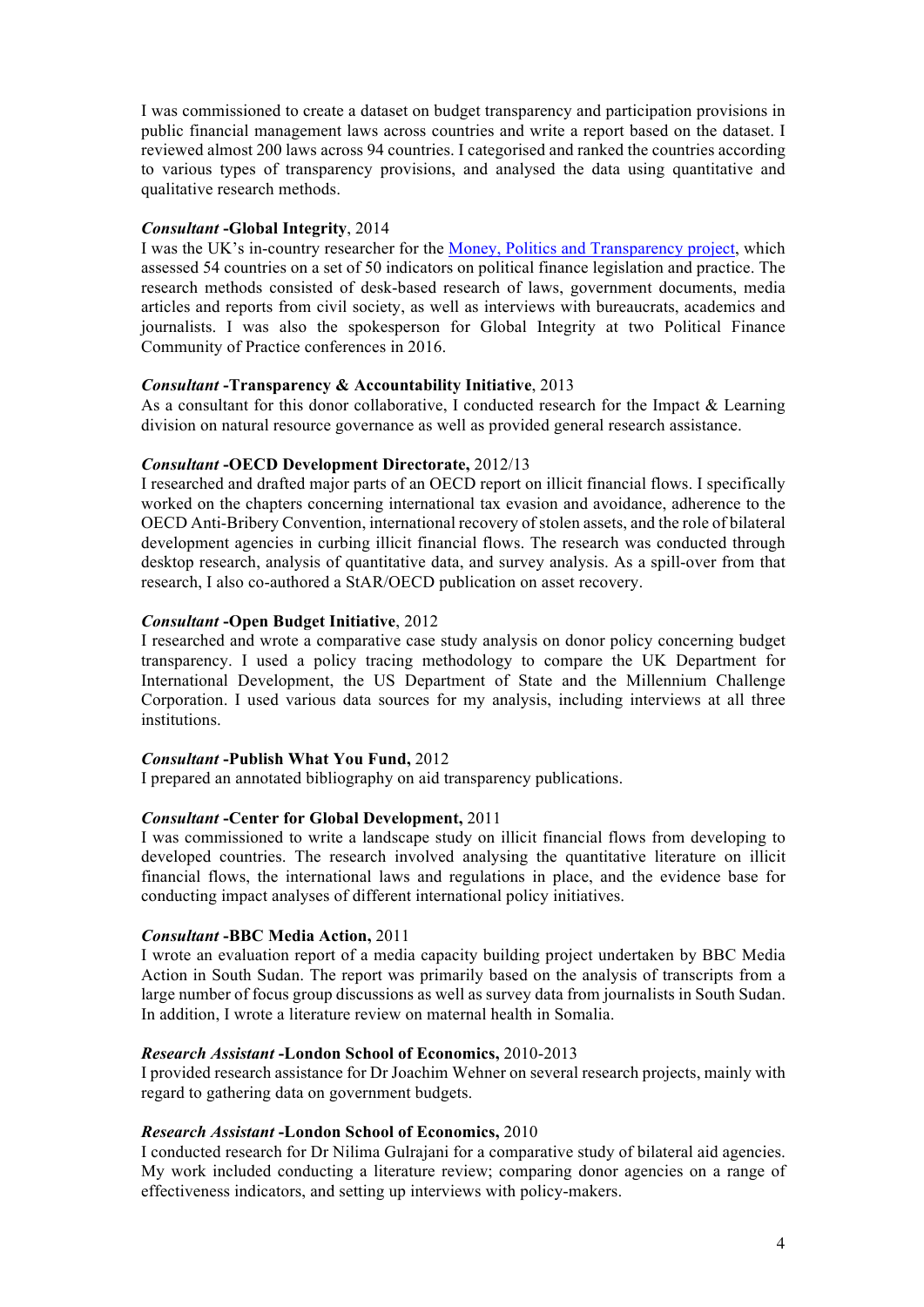# *Research Assistant* **-Overseas Development Institute,** 2007-2009

I provided research support for governance specialist Dr Alan Hudson on two projects concerning policy coherence for development. Together with Alan I also researched and wrote case studies on the UK Department of International Development and Swedish Sida, mapping how accountability of aid is viewed and exercises in the UK and Sweden.

# *Research Associate* **-OECD Development Centre,** 2006

I worked with Dr Jeff Dayton-Johnson on the Policy Coherence for Development Project. My job consisted of assembling, editing and providing feedback on approximately 20 developing country case studies assessing the impact of OECD countries' policies regarding aid, trade, foreign investment and migration.

# *Consultant* **-OECD, MENA Investment Programme,** 2005

I worked with Dr Alexander Böhmer on the Middle East and North Africa Initiative on Governance and Investment for Development. My tasks included producing an inventory of existing regulations on foreign investment in the MENA region.

# **ANNEX 2: PUBLISHED WORK.**

# **Thesis**

Mills. L. (2012). *Questionable Assumptions and Unintended Consequences: A Critical Assessment of the International Donor Community's Fight against Corruption in Sub-Saharan Africa*. PhD thesis, Government Department, London School of Economics and Political Science. Available at https://core.ac.uk/download/pdf/9340516.pdf

# **Research papers**

Mills, L. (2017). Catching the 'Big fish': The (ab)use of corruption-related prosecutions across sub-Saharan Africa. *Development Policy Review* 35(S2). Available at http://onlinelibrary.wiley.com/doi/10.1111/dpr.12326/abstract

Mills, L. & Wescott, C.G. (2016). *Evaluating World Bank Support to Budget Analysis and Transparency*. Available at SSRN: https://ssrn.com/abstract=2846041 or http://dx.doi.org/10.2139/ssrn.2846041

Mills, L. (2012). *Foreign Assistance and Fiscal Transparency: The Impact of the Open Budget Initiative on Donor Policies and Practices*. Available at https://www.internationalbudget.org/wp-content/uploads/Foreign-Assistance-and-Fiscal-Transparency-Final-Report.pdf

# **Other research reports**

Gulrajani, N. & Mills, L. (2019). *Fit for Fragility? An Exploration of Risk Stakeholders and Systems Inside Sida*. Stockholm: Expert Group for Aid Studies. Available at https://eba.se/en/rapporter/fit-for-fragility-an-exploration-of-risk-stakeholders-and-systemsinside-sida/10816/

Florez, J., Guerzovich, F., Mills, L., Tonn, J. (2018). *From Grievance to Engagement — How People Decide to Act Against Corruption. Unpacking context and causal mechanisms that determine how and why individuals choose to engage in anti-corruption mechanisms.* Global Integrity and Transparency International. Available at https://www.globalintegrity.org/wpcontent/uploads/2018/12/From-Grievance-to-Engagement-How-Citizens-Decide-to-Act-Against-Corruption\_Reduced-1.pdf

Mills, L. (2018). *Donor support to strengthen public financial management in partner countries: Outcomes, experiences, and ways forward.* K4D Helpdesk Report 380. Brighton,